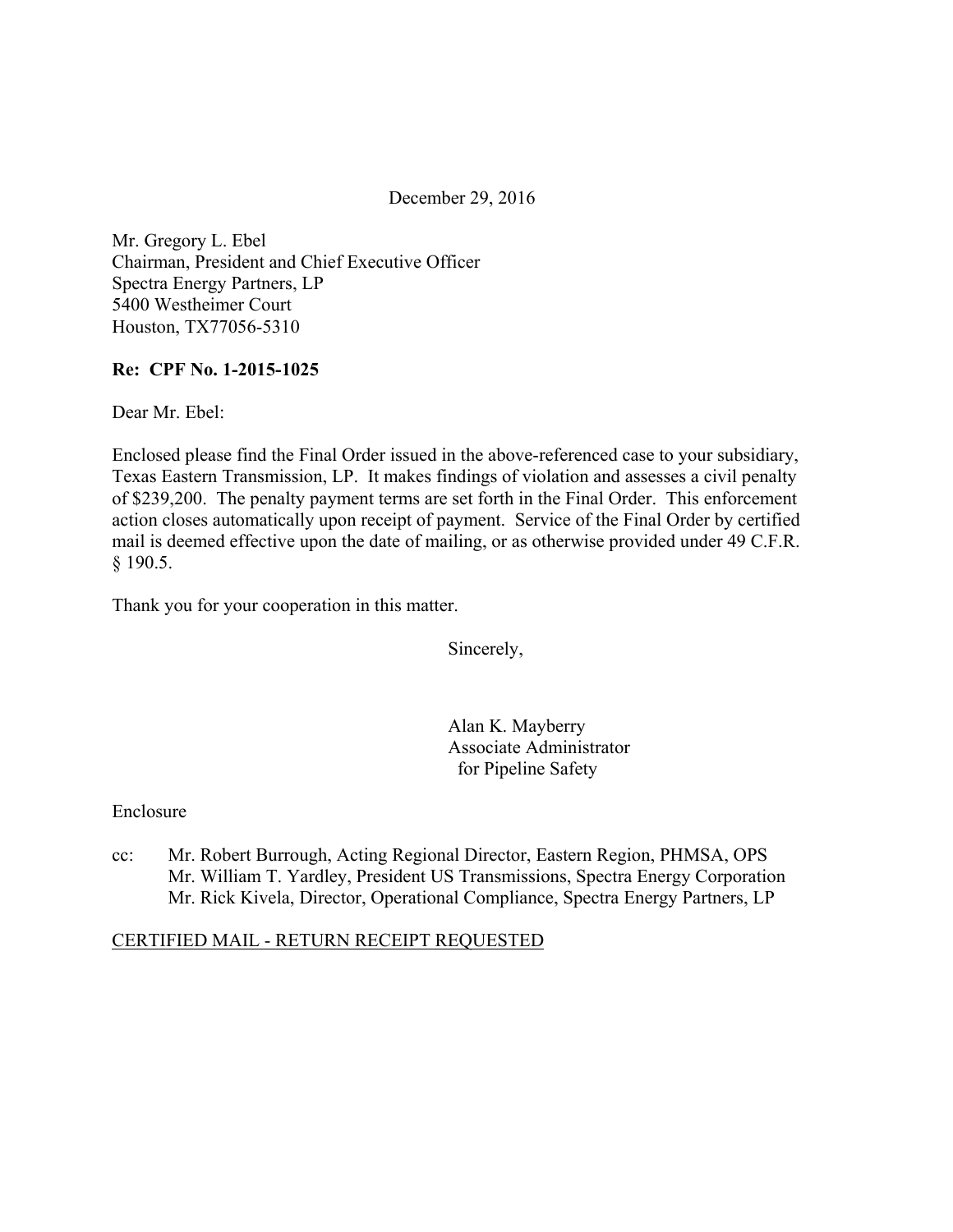### **U.S. DEPARTMENT OF TRANSPORTATION PIPELINE AND HAZARDOUS MATERIALS SAFETY ADMINISTRATION OFFICE OF PIPELINE SAFETY WASHINGTON, D.C. 20590**

**In the Matter of )** 

**Texas Eastern Transmission, LP, ) a subsidiary of Spectra Energy Partners, LP, ) CPF No. 1-2015-1025** 

 **)** 

 **)** 

**\_\_\_\_\_\_\_\_\_\_\_\_\_\_\_\_\_\_\_\_\_\_\_\_\_\_\_\_\_\_\_\_\_\_\_\_\_\_\_\_\_\_)** 

**\_\_\_\_\_\_\_\_\_\_\_\_\_\_\_\_\_\_\_\_\_\_\_\_\_\_\_\_\_\_\_\_\_\_\_\_\_\_\_\_\_ )** 

**Respondent. )** 

#### **FINAL ORDER**

On May 22 and 23, 2014, pursuant to 49 U.S.C. § 60117, a representative of the Pipeline and Hazardous Materials Safety Administration (PHMSA), Office of Pipeline Safety (OPS), conducted an investigation into an incident that occurred on Texas Eastern Transmission, LP's (Texas Eastern) 30-inch-diameter natural gas transmission pipeline, known as Line 10 (located approximately two miles from Carmichael, Pennsylvania), on May 16, 2014, at 11:15 a.m. eastern daylight savings time (Incident). The Incident resulted in \$186,437 worth of property damage.

Texas Eastern is a wholly-owned subsidiary of Spectra Energy Partners, LP (Spectra), a master limited partnership formed by Spectra Energy Corporation.<sup>1</sup> Texas Eastern operates 9,096 miles of natural gas pipelines connecting Texas and the Gulf with the Northeast.<sup>2</sup> For purposes of this Order, Texas Eastern and Spectra both refer to Respondent and are used interchangeably.

The Notice alleged that, based on the results of a 2011 in-line inspection, Spectra decided to excavate Line 10 following the Incident. On May 16, 2014, Spectra uncovered the casing of Line 10 and proceeded to cut it, using a cutting machine with an attached oxyacetylene torch. During the cutting process, the welder allegedly heard popping sounds and reversed direction of the torch, when a resulting hiss and significant flames were observed from the cut. The fire was immediately extinguished and no injuries, fatalities or supply issues were reported.3

 1 *See* http://www.spectraenergy.com/About/Spectra-Energy-Partners/. Current as of 4/26/2016.

<sup>2</sup> *See* http://www.spectraenergy.com/Operations/US-Natural-Gas-Operations/US-Pipelines/. Current as of 4/26/2016.

<sup>&</sup>lt;sup>3</sup> CPF 1-2015-1025 Pipeline Safety Violation Report, dated September 29, 2015 (Violation Report), at 1-6.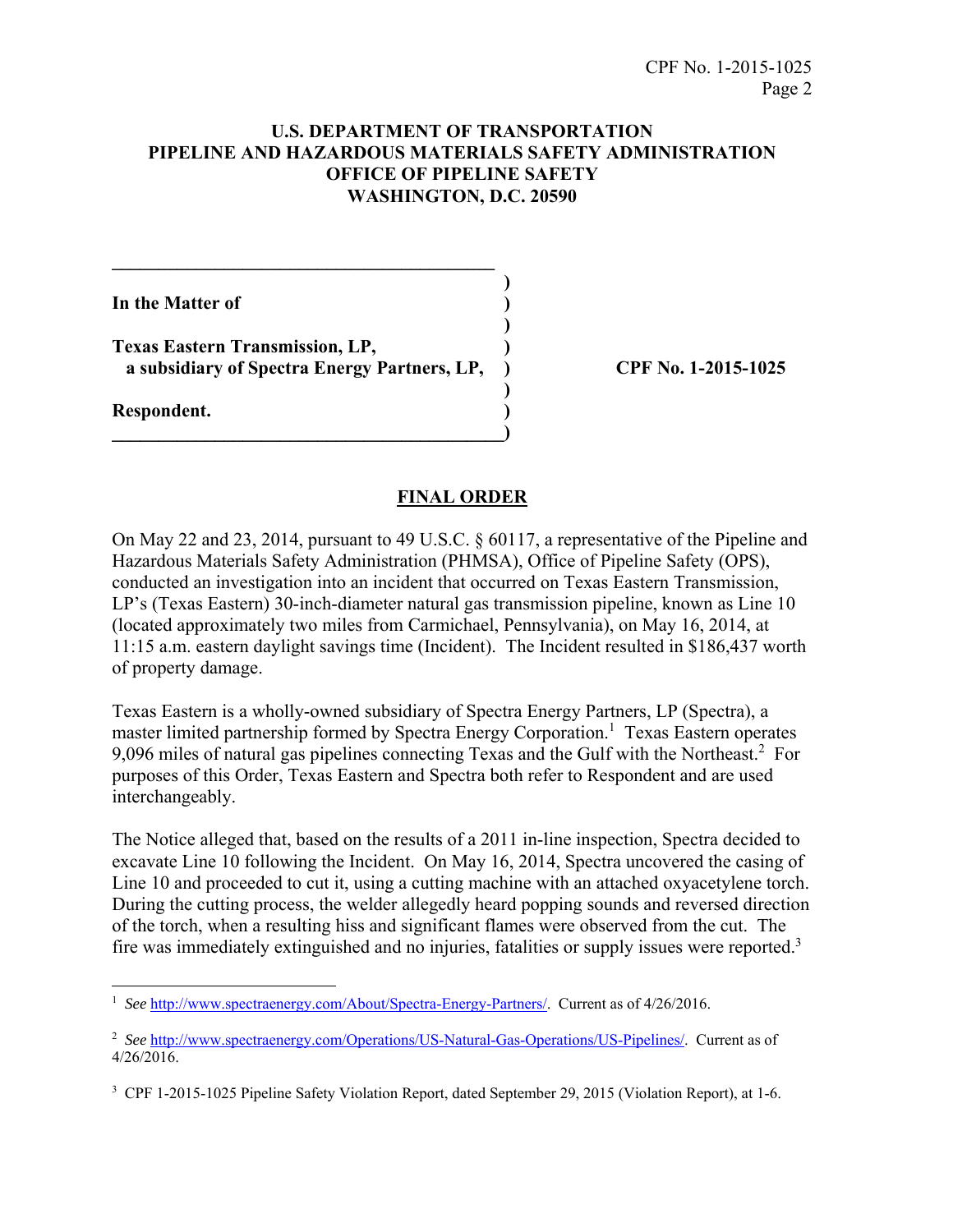As a result of the inspection, the Director, Eastern Region, OPS (Director), issued to Respondent, by letter dated September 29, 2015, a Notice of Probable Violation and Proposed Civil Penalty (Notice). In accordance with 49 C.F.R. § 190.207, the Notice proposed finding that Texas Eastern had violated 49 C.F.R. §§ 192.605(a), 199.202 and 199.225(a) and proposed assessing a civil penalty of \$239,200 for the alleged violations.

Spectra responded to the Notice on behalf of Texas Eastern by letter dated November 12, 2015 (Response). The company did not contest the allegations of violation but provided an explanation of its actions and requested that the proposed civil penalties be reduced or eliminated. Respondent did not request a hearing and therefore has waived its right to one.

# **FINDINGS OF VIOLATION**

Respondent did not contest the following allegations of violation of 49 C.F.R. Parts 192 and 199:

**Item 1:** The Notice alleged that Respondent violated 49 C.F.R. § 192.605(a), which states:

## **§ 192.605 Procedural manual for operations, maintenance, and emergencies.**

(a) *General*. Each operator shall prepare and follow for each pipeline, a manual of written procedures for conducting operations and maintenance activities and for emergency response. For transmission lines, the manual must also include procedures for handling abnormal operations. This manual must be reviewed and updated by the operator at intervals not exceeding 15 months, but at least one each calendar year. This manual must be prepared before operations of a pipeline system commence. Appropriate parts of the manual must be kept at locations where operations and maintenance activities are conducted.

The Notice alleged that Respondent violated 49 C.F.R. § 192.605(a) by failing to follow its own written procedures for conducting operations and maintenance activities while removing the casing on Line 10. Specifically, the Notice alleged that Spectra failed to follow its written procedure, *Standard Operating Procedures, Volume 7- Welding, Procedure number 7-2090, Procedure Name: Safety Requirements, Date: 05/12/2014, Subsection 4.8 Removal of Split Casings*. According to the Notice, that subsection states:

"Welders shall take the following precautionary measures when using a cutting torch to remove split casing in an effort to minimize the risk of damaging or burning through the carrier pipe.

 1. Prior to cutting, verify the gap between the carrier pipe and casing pipe. An oxy-acetylene torch may be used for cutting on casings with gaps 2 [inches] and greater. Consult the Metallurgical Services Department to determine the appropriate removal method for casings with gaps less than 2 [inches].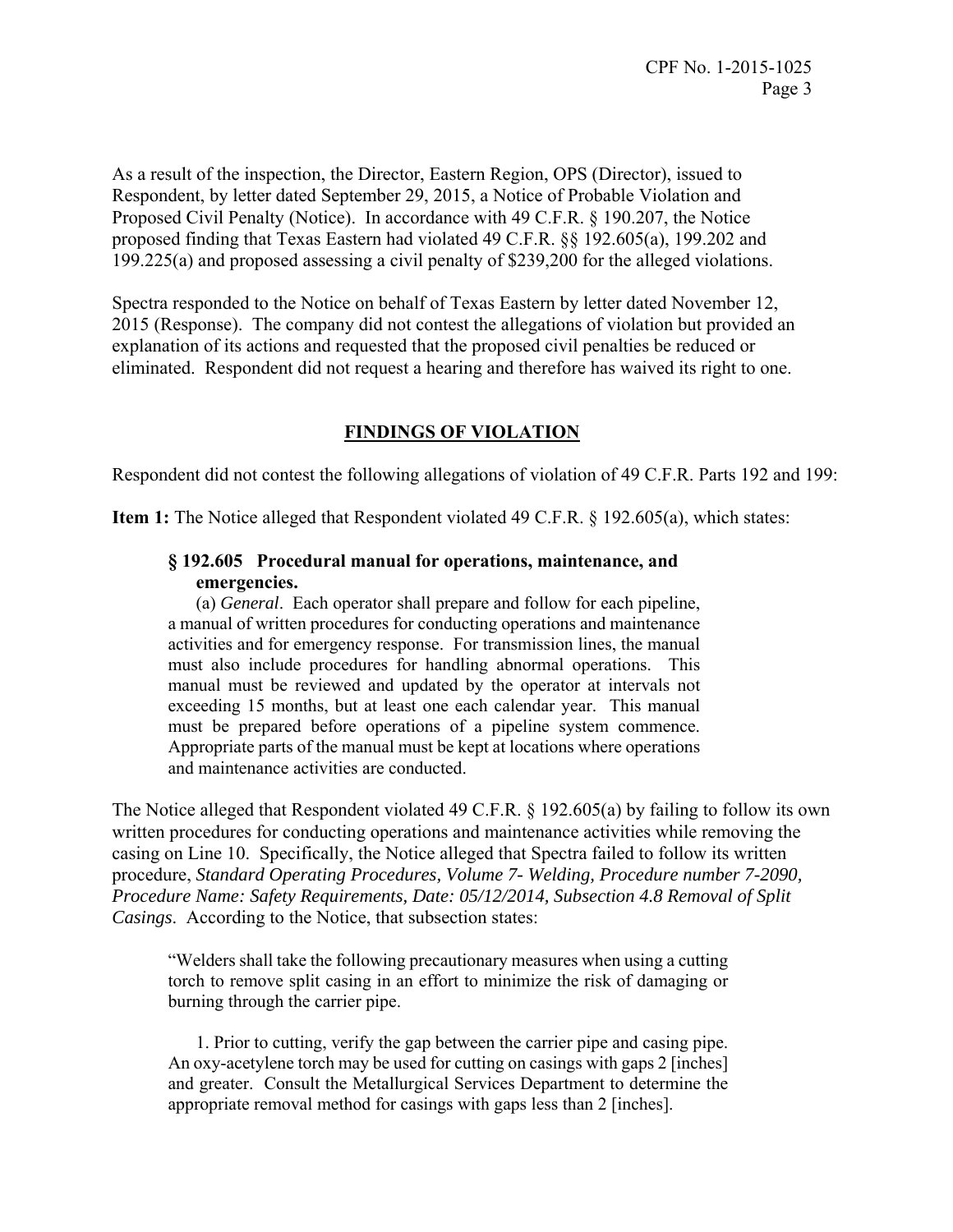2. Use an oxy-acetylene gouging tip on the cutting torch to direct the blow of the torch at an angle to the carrier pipe rather than directly at the carrier pipe."

The Notice alleged that the precautionary measures enumerated in Subsection 4.8 of the company's procedure were not taken during removal of the casing. Spectra allegedly could not provide any documentation demonstrating that it had verified the distance between the casing and carrier pipe prior to cutting, and, after investigation, PHMSA could not confirm that Spectra personnel had performed the required consultation with the company's Metallurgical Services Department to determine the appropriate removal method.<sup>4</sup> In addition, Spectra allegedly could not provide any documentation that it had used an oxyacetylene gouging tip, and in fact, subsequent to a May 29, 2014 meeting with PHMSA, confirmed that it had used a standard torch tip to remove the casing, contrary to the company's own procedures.

In its Response, Spectra acknowledged that it did not follow its own standard written procedures while removing the casing pipe on Line 10. Accordingly, after considering all of the evidence, I find that Respondent violated 49 C.F.R. § 199.605(a) by failing to follow its own manual of written procedures for conducting operations and maintenance activities.

**Item 2:** The Notice alleged that Respondent violated 49 C.F.R. § 199.202, which states:

## **§ 199.202 Alcohol misuse plan.**

Each operator must maintain and follow a written alcohol misuse plan that conforms to the requirements of this part and DOT Procedures concerning alcohol testing programs. The plan shall contain methods and procedures for compliance with all the requirements of this subpart, including required testing, recordkeeping, reporting, education, and training elements.

The Notice alleged that Respondent violated 49 C.F.R. § 199.202 by failing to follow its own written alcohol misuse plan in accordance with  $\S 199.202$ <sup>5</sup> Specifically, the Notice alleged that Spectra failed to follow its own procedure setting a maximum time frame in which an employee must be tested for alcohol following an accident. According to the Notice, Spectra's written alcohol misuse plan, *Section VI. Alcohol Misuse Prevention Program*, states:

"Post-Accident Testing:…A post-accident alcohol test shall be conducted on each employee as soon as possible but no later than 8 hours after the accident…"

In a series of emails with PHMSA, Spectra identified the employees involved in cutting the casing, and acknowledged that alcohol testing was done "outside the 8-hour window."

<sup>4</sup> Violation Report, at 6.

<sup>5</sup> Violation Report, at 11.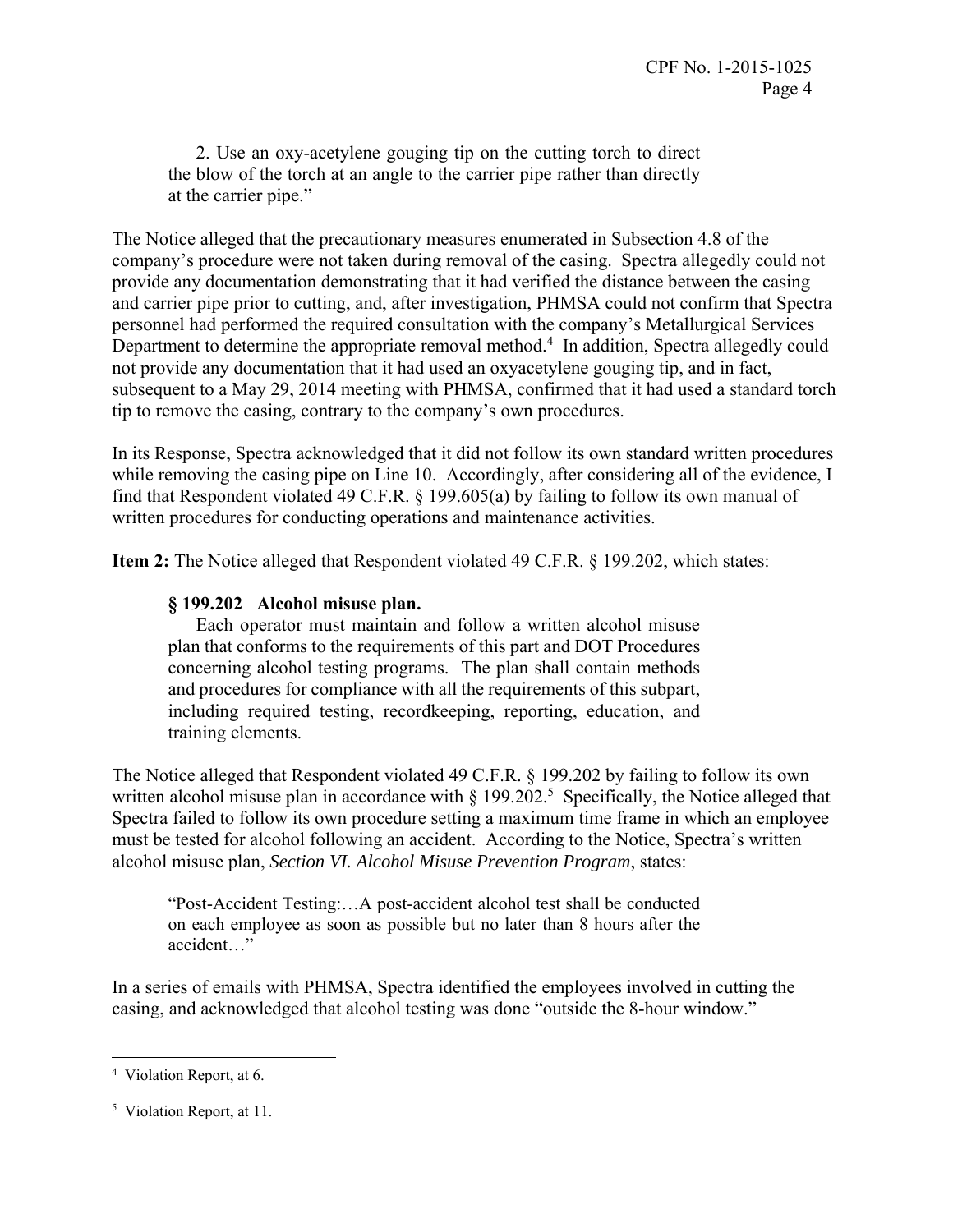In its Response, Spectra did not contest this allegation of violation.<sup>6</sup> Accordingly, after considering all of the evidence, I find that Respondent violated 49 C.F.R. § 199.202 by failing to follow its own written alcohol misuse plan.

**Item 3:** The Notice alleged that Respondent violated 49 C.F.R. § 199.225(a)(2)(i), which states:

# **§ 199.225 Alcohol tests required.**

 Each operator shall conduct the following types of alcohol tests for the presence of alcohol:

*(a) Post-accident.* (1) …

(2)(i) If a test required by this section is not administered within 2 hours following the accident, the operator shall prepare and maintain on file a record stating the reasons the test was not promptly administered. If a test required by paragraph (a) is not administered within 8 hours following the accident, the operator shall cease attempts to administer an alcohol test and shall state in the record the reasons for not administering the test.

The Notice alleged that Respondent violated 49 C.F.R. § 199.225(a)(2)(i) by failing to prepare and maintain a record stating the reasons for not promptly administering an alcohol test within two hours following an accident. Specifically, the Notice alleged that Spectra only tested its employees for drugs and alcohol 26 hours after the Incident, and provided a June 18, 2014 email as its only record detailing why testing was not done within two hours of the Incident. PHMSA noted that both the testing (after 26 hours), and the late record (one month after the Incident) were contrary to  $\S$  199.225(a)(2)(i).

In its Response, Spectra did not contest the allegation of violation.<sup>7</sup> Accordingly, after considering all of the evidence I find that Respondent violated 49 C.F.R. § 199.225(a)(2)(i) by failing to prepare and maintain a record stating the reasons for not promptly administering a test within two hours following an accident.

These findings of violation will be considered prior offenses in any subsequent enforcement action taken against Respondent.

# **ASSESSMENT OF PENALTY**

Under 49 U.S.C. § 60122, Respondent is subject to an administrative civil penalty not to exceed \$200,000 per violation for each day of the violation, up to a maximum of \$2,000,000 for any related series of violations. In determining the amount of a civil penalty under 49 U.S.C. § 60122 and 49 C.F.R. § 190.225, I must consider the following criteria: the nature, circumstances, and gravity of the violation, including adverse impact on the environment; the degree of Respondent's culpability; the history of Respondent's prior offenses; and any effect

<sup>6</sup> Response, at 4.

<sup>7</sup> Response, at 6-7.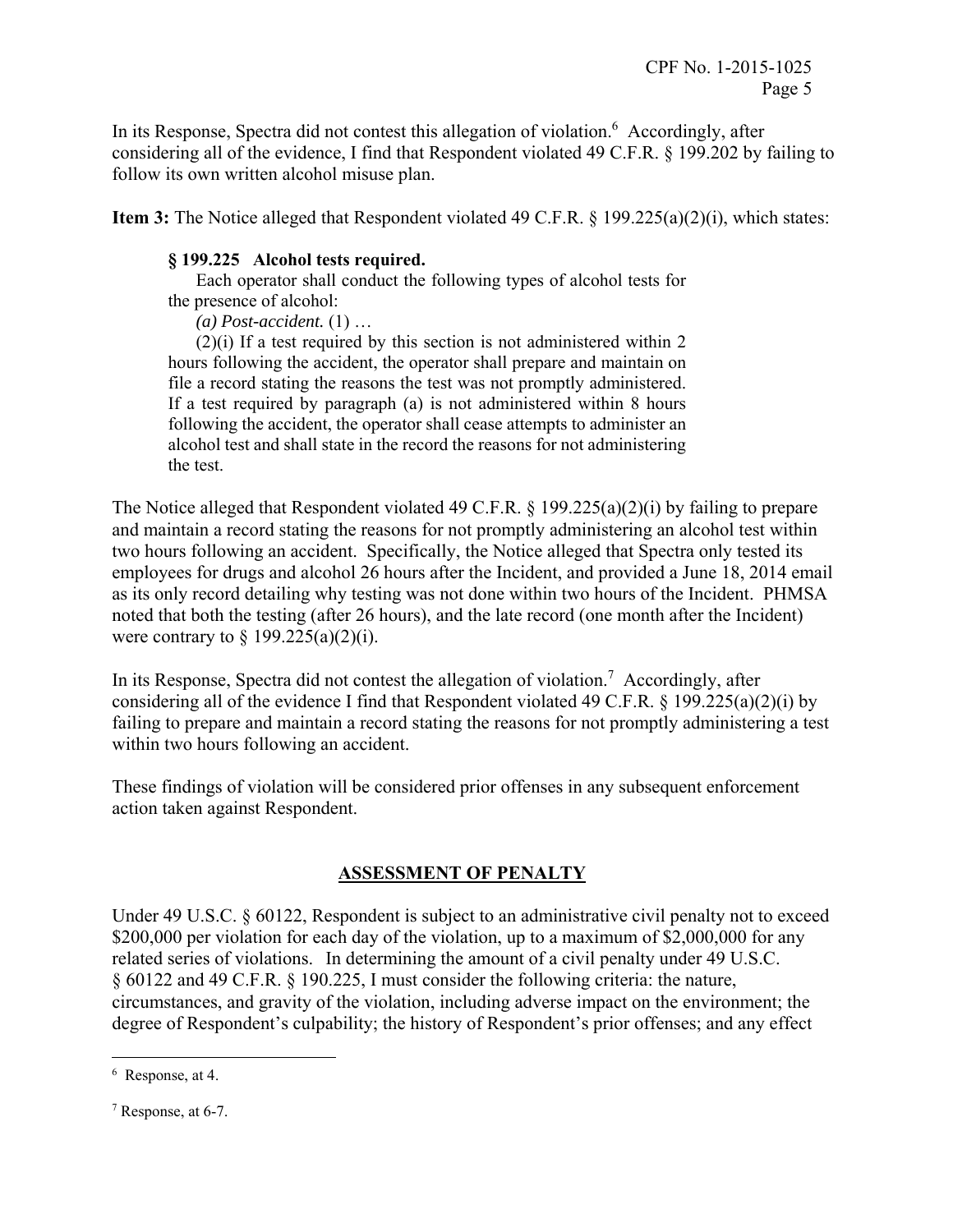that the penalty may have on its ability to continue doing business; and the good faith of Respondent in attempting to comply with the pipeline safety regulations. In addition, I may consider the economic benefit gained from the violation without any reduction because of subsequent damages, and such other matters as justice may require. The Notice proposed a total civil penalty of \$239,200 for the violations cited above.

**Item 1:** The Notice proposed a civil penalty of \$172,800 for Respondent's violation of 49 C.F.R. § 192.605(a), for failing to follow its own written procedures regarding the removal of split casings to minimize the risk of damaging or burning through the carrier pipe. Spectra did not contest the allegation of violation but requested a reduction in the penalty, based upon its contention that assessment factor for "culpability" shown in Part E8 of the Violation Report should be reduced because the company took "appropriate and corrective actions" after "the pinhole leak was discovered and before PHMSA learned of the violation."8

I disagree. While the actions Spectra took prior to PHMSA discovering the violation were clearly appropriate to protect the safety of its employees and the public, there is no evidence that the company addressed the *cause* of the non-compliance (i.e., a failure to follow its own written procedures) before PHMSA learned of the non-compliance.<sup>9</sup> Spectra eventually addressed the non-compliance, following closely after PHMSA's investigation. In fact, this accident provides an example of how pipeline operators need to follow their own safety procedures in order to prevent accidents.

Given the importance of these procedures for the safety and integrity of Spectra's system, and the fact that process-control improvements and new or revised procedures were only introduced after PHMSA took note of the violation, I can find no justification for a penalty reduction. Accordingly, having reviewed the record and considered the assessment criteria, I assess Respondent a civil penalty of \$172,800 for violation of 49 C.F.R. § 192.605(a).

**Item 2:** The Notice proposed a civil penalty of \$33,300 for Respondent's violation of 49 C.F.R. § 199.202, for failing to follow its own written alcohol misuses plan by neglecting to test employees involved in the accident within eight hours after the accident. Spectra did not contest the allegation of violation but requested a penalty reduction on two grounds.

First, the company argued that the "culpability" assessment factor should be reduced to: "*After the operator found the non-compliance, the operator took documented action to address the cause of the non-compliance, and corrected the non-compliance before PHMSA learned of the violation."* According to Spectra, containing the Incident took priority over its responsibility to test for alcohol misuse, which was eventually completed 26 hours later*.* Second, the company contended that it should receive a "good faith" penalty reduction because the failure to perform alcohol testing was due to a reasonable desire to avoid disrupting its response to the Incident.

Again, I see no reason for a penalty reduction. Spectra itself established its alcohol misuse

<sup>8</sup> Response, at 3.

<sup>&</sup>lt;sup>9</sup> If Spectra itself had discovered the non-compliance and took documented action to address the cause of the noncompliance before PHMSA discovered the violation, Respondant would potentially qualify for a reduced penalty.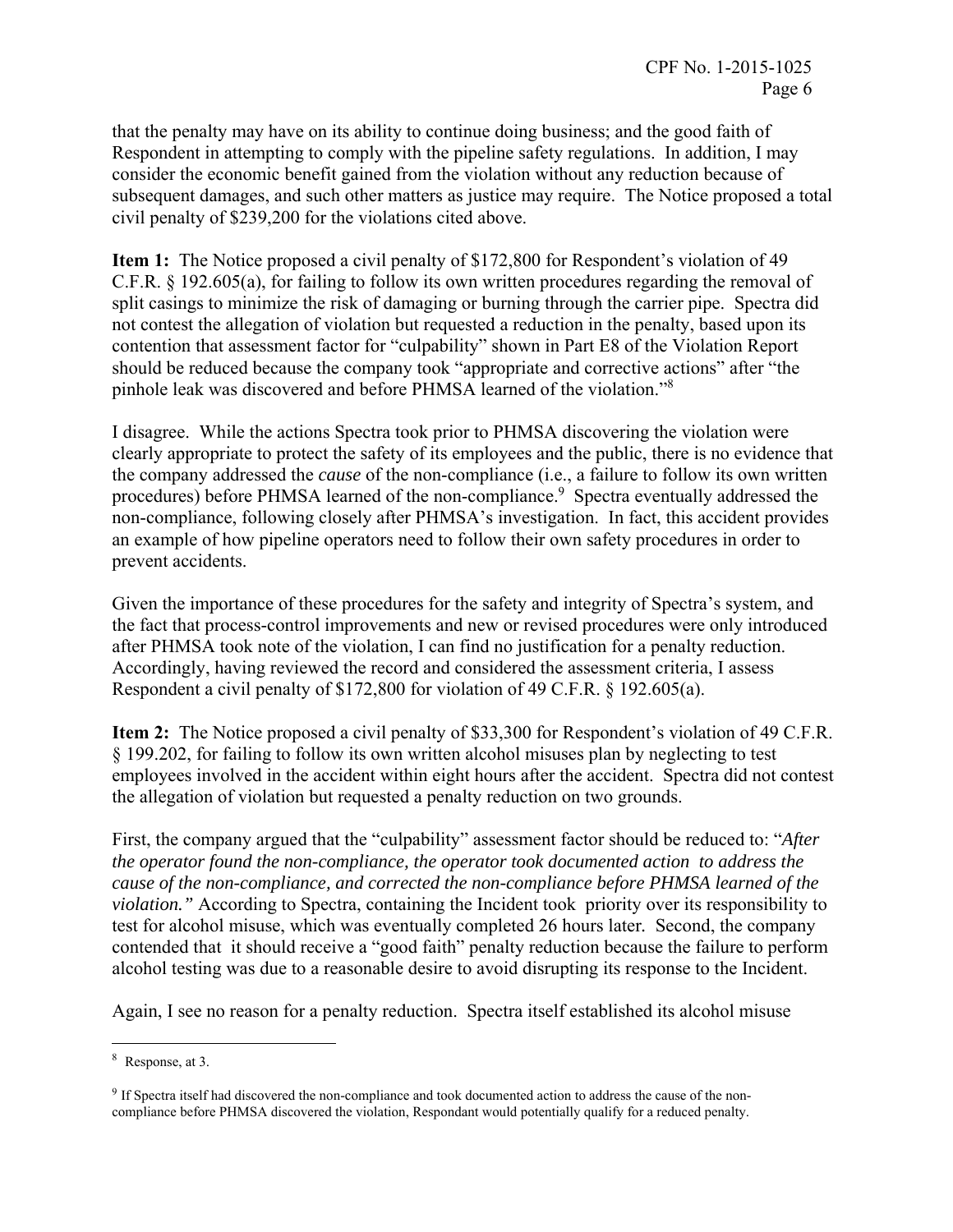policy, and there is nothing in the record to show that Spectra had any reasonable confusion about the clarity of the 8-hour testing requirement.<sup>10</sup> In addition, there is nothing in the record to show that Spectra was taking steps to correct its non-compliance before PHMSA discovered the violation. Operators are required and expected to manage multiple responsibilities during Incidents without ignoring certain basic regulatory requirements related to the accident. Finally, the clear mandates of the alcohol misuse testing are particularly important, given their relationship to the possible causes of accidents and the prevention of future incidents.

Given the importance of drug and alcohol testing to incident investigations and the clarity of the requirement, I can find no justification for reducing the penalty when Spectra could have allotted the necessary resources to perform timely alcohol testing. Accordingly, having reviewed the record and considered the assessment criteria, I assess Respondent a civil penalty of \$33,300 for violation of 49 C.F.R. § 199.202.

**Item 3:** The Notice proposed a civil penalty of \$33,100 for Respondent's violation of 49 C.F.R. § 199.225(a), for failing to prepare and maintain a record stating the reasons for not promptly administering an alcohol test within two hours following the May 16 accident. Spectra did not contest this Item, but argued for mitigation of the penalty based upon its good-faith efforts to contain the accident, which allegedly caused its failure to prepare and maintain a proper record.

As noted above, the regulations contemplate that operators should be able to perform all of their safety responsibilities in the aftermath of an accident and do not allow for ad-hoc prioritizing. Drug and alcohol testing are a time-sensitive responsibility that the regulations address specifically in order to immediately test employees whose conduct could have led to an accident and thus prevent future accidents. Further, not only did Spectra fail to administer a timely alcohol test but the document or record providing the context for that failure was not created contemporaneously but was transmitted by email to PHMSA more than a month after the incident. Both the specific requirements of the regulations and the purpose behind them were both subverted. Accordingly, having reviewed the record and considered the assessment criteria, I assess Respondent a civil penalty of \$33,100 for violation of 49 C.F.R. § 199.225(a).

In summary, having reviewed the record and considered the assessment criteria for each of the Items cited above, I assess Respondent a total civil penalty of **\$239,200**.

Payment of the civil penalty must be made within 20 days of service. Federal regulations (49 C.F.R. § 89.21(b)(3)) require such payment to be made by wire transfer through the Federal Reserve Communications System (Fedwire), to the account of the U.S. Treasury. Detailed instructions are contained in the enclosure. Questions concerning wire transfers should be directed to: Financial Operations Division (AMK-325), Federal Aviation Administration, 6500 S MacArthur Blvd., Oklahoma City, Oklahoma 79169. The Financial Operations Division telephone number is (405) 954-8845.

Failure to pay the \$239,200 civil penalty will result in accrual of interest at the current annual rate in accordance with 31 U.S.C. § 3717, 31 C.F.R. § 901.9 and 49 C.F.R. § 89.23. Pursuant to

<sup>&</sup>lt;sup>10</sup> Violation Report at 14-16.